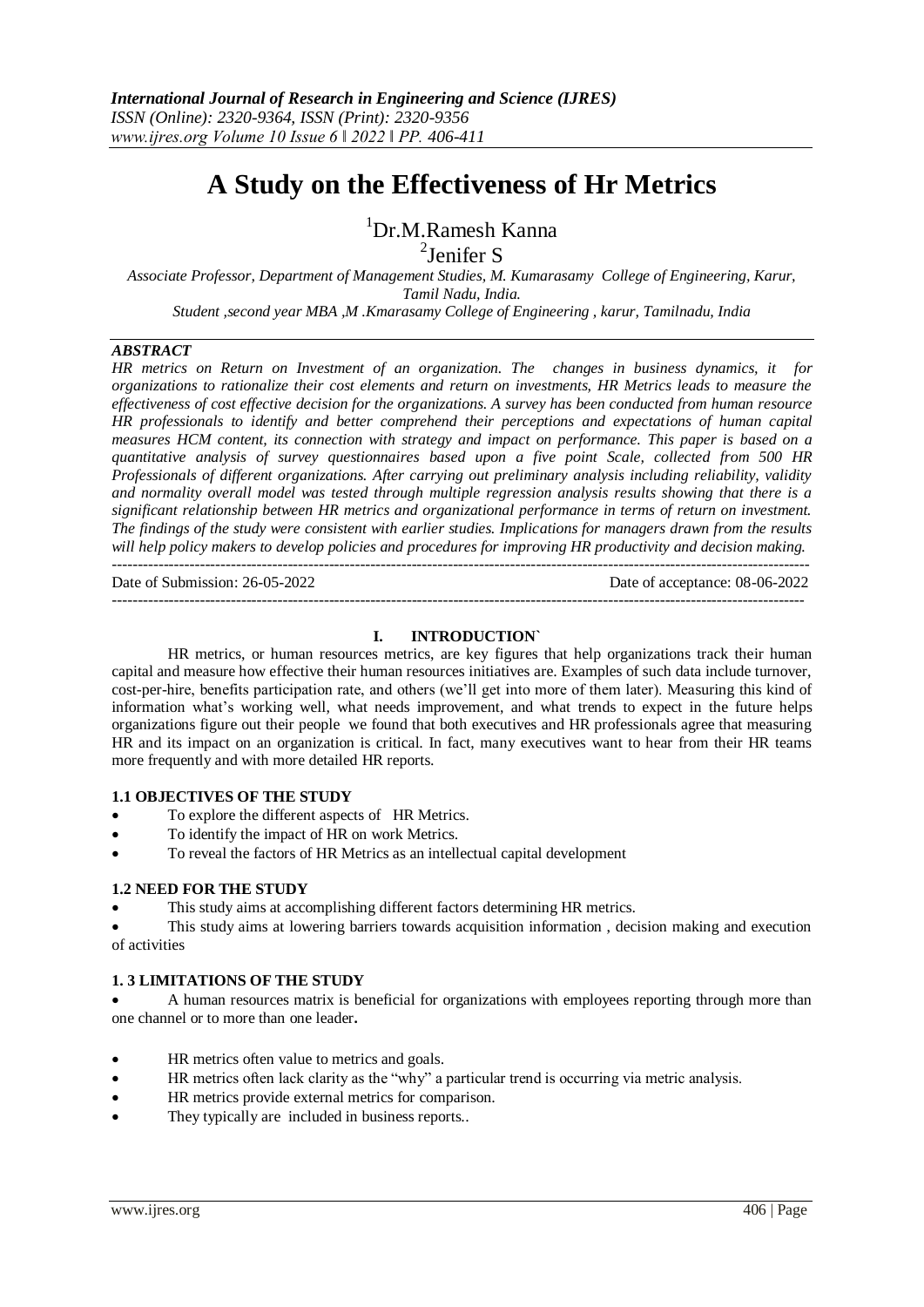## **II. Review of Literature**

**2.1** A framework for assessing the effectiveness of hr metrics and analytics: the case of an American healthcare institution. Anger, O., Tessema , M., Craft, J., & S. Although some studies have been conducted on human resource (HR) metrics and analytics, little rigorous research focused on practices and challenges of HR (staffing) metrics and analytics in the healthcare sector. This study therefore, intends to address this research gap by focusing on practices and challenges of staffing metrics and analytics in the healthcare sector using an American Healthcare Institution (AHCI). This study has the following four objectives:

**2.2** A Study on Opportunities and Challenges of Digitalisation of HR Metrics in India Shyamasundar Tripathy1\*, Neha Agrawal2 and Bindurani Rohidas3 In order to increase the efficiency and effectiveness of organisations and improve employee experience, the Digitalization of HR metrics is becoming ever more crucial. The major issue of 2021 is implementing the digital infrastructure and the model for HR's digital service delivery in a sustainable manner. The study aims to explore different aspects of the Digitalisation of HR Metrics in India. It also provides a systematic review of the Digitalisation of HR Metrics in India. The researchers examined different information from an additional reliable secondary source to provide a comprehensive study on the Digitalisation of HR Metrics in India. The researcher compiled all information related to the Digitalisation of HR Metrics in India.

**2.3** HR METRICS: A BENCHMARK TOWARDS EFFECTIVENESS Apoorva Trivediamity University Mumbai ARTICLE INFO Received 14th, June, 2015 Received in revised form 23th, June, 2015 Accepted 13th, July, 2015 Published online 28th, July, 2015 Nowadays business is determined by knowledge, in the present day worker is a knowledge worker, currently main cost in many Amenity and Knowledge determined businesses is the HR cost, and consequently the top management is very intense to have its emphasis on measuring HR's efficiency called HR Metrics and varying business dynamics now escalating challenges to HR and line management on how best to progress and arrange an responsive and extremely proficient employees while providing cost efficiency. HR metrics are a essential way to compute the outlay of HR and the influence the workforce plans and HR developments and determine the success or failure of HR propositions. They assist a company to pursue yearly trends and revolutions in these perilous factors. worth of the time and money expended on HR accomplishments in their organizations.

## **2.4** Business Administration and Business Economics

Strategic Human Resource Metrics: A Perspective of the General Systems Theory Iwu1, Lloyd Kapondoro2, Michael Twum-Darko3, Lose4 Measuring and quantifying strategic human resource outcomes in relation to key performance criteria is essential to developing value-adding metrics. Objectives This paper posits (using a general systems lens) that strategic human resource metrics should interpret the relationship between attitudinal human resource outcomes and performance criteria such as profitability, quality or customer service. Approach Using the general systems model as underpinning theory, the study assesses the variation in response to a type questionnaire with twenty-four (24) items measuring the major attitudinal dispositions of HRM outcomes. Results A Chi-square test (Chi-square test statistic  $= 54.898$ , p=0.173) showed that variation in responses to the attitudinal

**2.5** Measuring the Effectiveness of HR Metrics on Return on Investment-An Empirical Study on Pakistani Organizations statements occurred due to chance. This was interpreted to Afshan Rauf, Saba Gulzar and Juveria Department of Management and HRM, Institute of Business Management, Karachi, Pakistan Karachi, The inclination for this manuscript is to look at value of HR metrics on Return on Investment of an organization. With the continuous changes in business dynamics, it has become imperative for organizations to rationalize their cost elements and return on investments, HR Metrics leads to measure the effectiveness of cost effective decision for the organizations. A survey has been conducted from human resource (HR) professionals to identify and better comprehend their perceptions and expectations of human capital measures (HCM) content, its connection with strategy and impact on performance. This paper is based on a quantitative analysis of survey questionnaires based upon a five point Scale, collected from 100 HR Professionals of different organizations. After carrying out preliminary analysis including reliability.

**2.6** Factors to determine standardized human resource metrics for Strategic business management: a case of selected organizations From the hospitality industry in cape town

By Lloyd kapondoro "HR executives long for a seat at the strategy table, but they are not yet

consistently delivering the bottom line data on human capital management necessary to support an enterpriselevel strategic role. Over the last few years, HR technology has been widely promoted to increase the efficiency and effectiveness of HR departments. However, despite the availability of a 'container' capable of holding meaningful measurements and metrics, the actual development and of measurements and reporting practices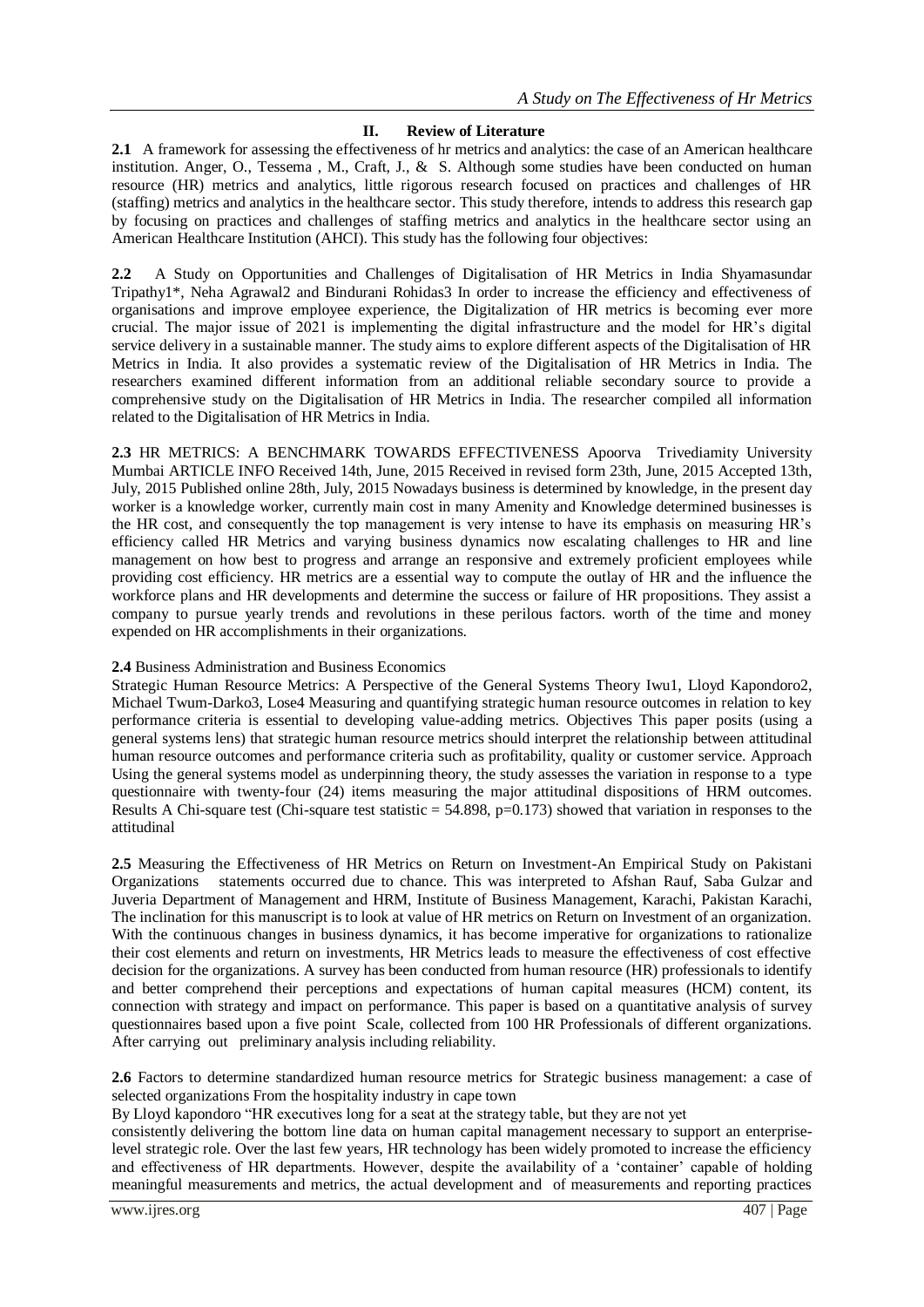appears to be lagging. This is in contrast to other data-capture processes that appear to be increasingly driving business performance management in other segments of the enterprise such as sales, finance and logistics. Lacking data, HR professionals appear to be out of alignment with senior management and enterprise leaders. Hence having a seat at the strategy table is not yet a widespread reality for HR professionals".

**2.7** HR Metrics: A Benchmarking Towards Excellency Mr. S.A.Hussain, Sr. Asst. Professor, Miracle School of Management, Miracle Educational Society Group of Institutions, Andhra Pradesh, India Dr. O. Narayana Murthy, Professor, Miracle School of Management, Miracle Educational Society Group of Kongavani Palem, Bhogapuram, Andhra Pradesh, India Globalization and changing business dynamics presently increasing challenges to HR and line management on how best to develop and deploy an agile and highly-competency workforce while maintaining cost efficiency. HR metrics are a vital way to quantify the cost of HR and the impact of employee programs and HR processes And measure the success (or failure) of HR initiatives. They enable a company to track year-to-year trends and changes in these critical variables. It is how organizations measure the value of the time and money spent on HR activities in their organizations. Metrics provide a number of factors that can be measured to show how HR contributes to the business.

**2.8** HR Measuring the Effectiveness of HR Metrics on Return on Investment-An Empirical Study on Pakistani Organizations A survey has been conducted from human resource (HR) professionals to identify and better comprehend their perceptions and expectations of human capital measures (HCM) content, its connection with strategy and impact on performance. This paper is based on a quantitative analysis of survey questionnaires based upon a five point Likert Scale, collected from 100 HR Professionals of different organizations. After carrying out preliminary analysis including reliability, validity and normality overall model was tested through multiple regression analysis results showing that there is a significant relationship between HR metrics and organizational performance in terms of return on investment. The findings of the study were consistent with earlier studies. Implications for managers drawn from the results will help policy makers to develop policies and procedures for improving HR productivity and decision making.

**2.9** A Study on Effectiveness of HR Metrics Dr. R. Jayanthi Associate Professor, Vidhya Sagar Women's College, Department of Commerce, G.S.T. Road, Vedanarayanapuram, Chengalpattu – 603 111, Kancheepuram District, Tamil Nadu, India Abstract: Human resources (HR) Metrics have become a hot topic in organizations of all sizes. Interest is rising, and organizations are reaching out to learn more about metrics and how it can be used to improve organizational effectiveness. Although the use of HR Metrics is not new, various factors have driven increased interest during the previous decade. HR Metrics are used to gauge the effectiveness of various HR responsibilities and initiatives such as hiring, employee retention, Training and labor costs. Human resources departments can use these metrics to improve their efficiency and demonstrate the value of their activities to upper management. The field of HR Metrics is currently in transition. During the past 30 years, most of the medium to large organizations did engage in HR assessment. But these efforts were not systematic. Due in part to the expense involved, they were conducted on only a sample of activities, and often for only a limited set of metrics. More recently, because of the development of strong computer-based communications infrastructures and greater access to data through the adoption of integrated human resource information systems, organizations are engaging in more consistent and systematic reporting of HR Metrics

**2.10** Getting a grip on HR Metrics and Analytics: Measuring the Strategic Impact of an HR Department Master thesis Human Resource Management University of Groningen, Faculty of Economics and Business October 31th, 2012 Supervisor / university Prof. dr. O. Janssen 2This current study was conducted to demonstrate an indirect relationship between the strategic role of HR and overall business performance. The results of this current study, based on a survey among 79 HR managers, showed that this relationship is mediated via the use of HR metrics and analytics and the use of high-performance HR practices. There exists a mediating mechanism whereby the use of HR metrics and analytics influences the relationship between strategic role of HR and highperformance HR practices. Subsequently, the use of high-performance HR practices influences the relationship between HR metrics and analytics and overall business performance. Finally, implications about these constructs are mentioned, as well as limitations and suggestions for additional studies.

## **3.1 RESEARCH DESIGN:**

## **III. RESEARCH METHODOLOGY**

A Research Design is the arrangement of conditions for collection and analysis of data in a manner that aims to combine relevance to the research purpose with the economy in procedure". The research design adopted for the study is descriptive design.

#### **3.2 Method of collection**:

The data source refers to the source from which the data are collected for conducting the study. Data are two types; primary data and secondary data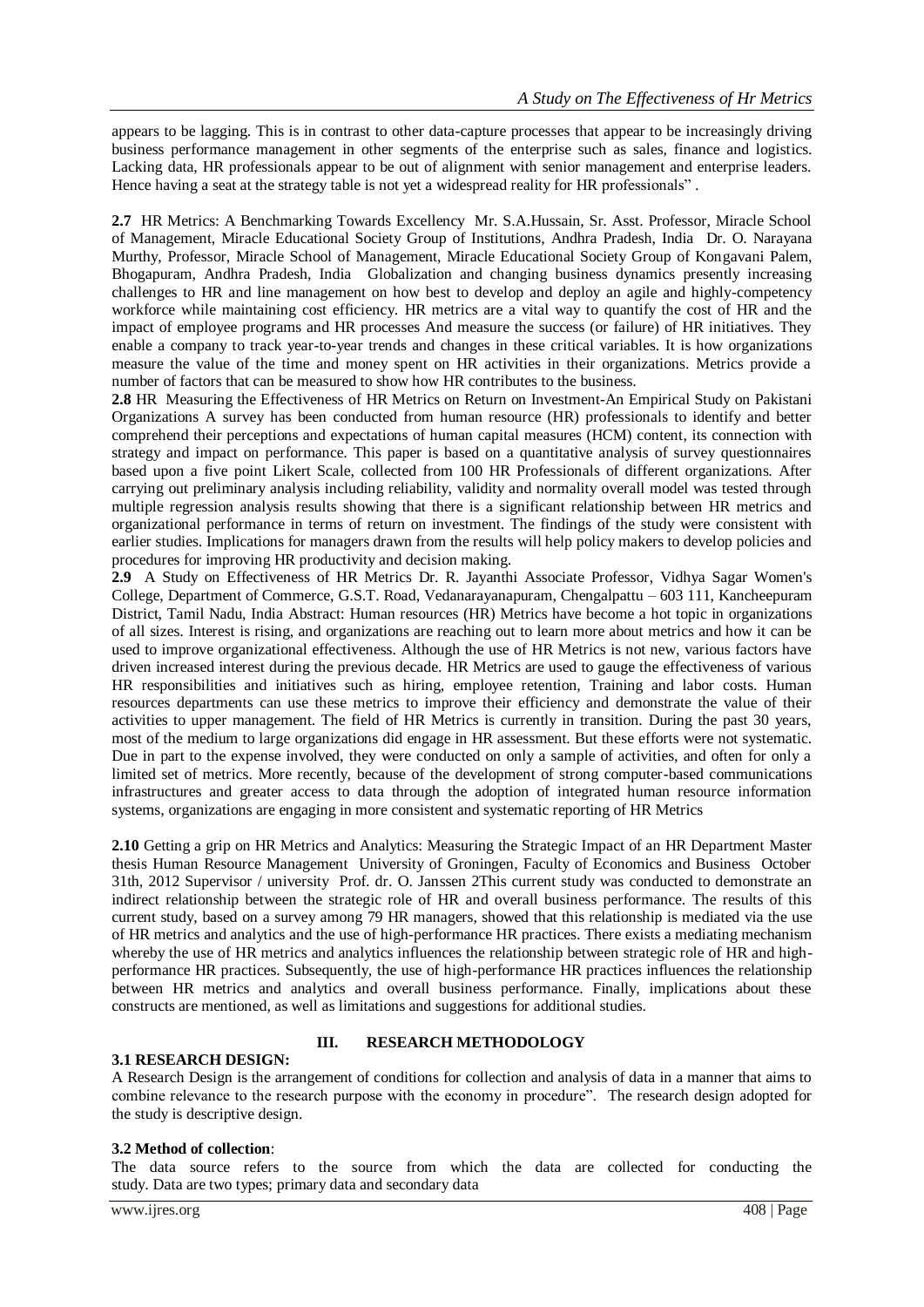## **Primary data:**

The primary data are those data which are being collected by the researcher for the first time. They are the information received directly from the respondents. In this study primary data was collected from the customers with help

Questionnaire and interview schedule.

## **Secondary data:**

Secondary data are those data which have been already collected by someone else. Unpublished documents, internet, magazines serve as secondary data

## **3.3 Population:**

The population for this study is 600

## **3.4 Sample unit**:

Researcher consider the respondent as the workers

## **3.5 Sample size:**

Sample size is total number of samples selected for the study from the sampling population. Sample size of this study is 500.

| S. No | <b>Satisfaction Level</b>  | <b>No of Respondents</b> | Percentage |
|-------|----------------------------|--------------------------|------------|
|       | <b>Highly Dissatisfied</b> |                          | $\theta$   |
| 2.    | Dissatisfied               |                          | O          |
|       | Neutral                    |                          | 0          |
|       | Satisfied                  | 263                      | 52.6       |
|       | <b>Highly Satisfied</b>    | 237                      | 47.4       |
|       | <b>Total</b>               | 500                      | 100.0      |

**IV. DATA ANALYSIS AND INTERPRETATION Table 4.1 Table showing Respondents opinion towards Work environment**

## **Source: Primary Data**

## **Inference**

From the above table reveals that 47.4% of the respondents belong to Highly Satisfied, 52.6%of the respondents belong to Satisfied, 0% of the respondents belong to Neutral, 0% of the respondents belong to Dissatisfied and 0%of the respondents belong to Highly Dissatisfied Category. Majority 52.6% of the respondents belong to the Satisfied

| S.No | <b>Satisfaction level</b>  | <b>No of Resonance</b> | Percentage |
|------|----------------------------|------------------------|------------|
|      | <b>Highly Dissatisfied</b> | 0                      |            |
| 2    | Dissatisfied               | 0                      | $\left($   |
| 3    | Neutral                    | 127                    | 25.4       |
| 4    | Satisfied                  | 235                    | 47.0       |
| 5    | <b>Highly Satisfied</b>    | 138                    | 27.6       |
|      | <b>TOTAL</b>               | 500                    | 100.0      |

**Table 4.2 Table showing Respondents opinion towards Retaining a workforce**

## **Source: Primary Data**

## **Inference**

From the above table reveals that 27.6% of the respondents belong to Highly Satisfied, 47.0%of the respondents belong to Satisfied, 25.4%of the respondents belong to Neutral, 0% of the respondents belong to Dissatisfied and 0%of the respondents belong to Highly Dissatisfied Category. Majority 47.0% of the respondents belong to the Satisfied.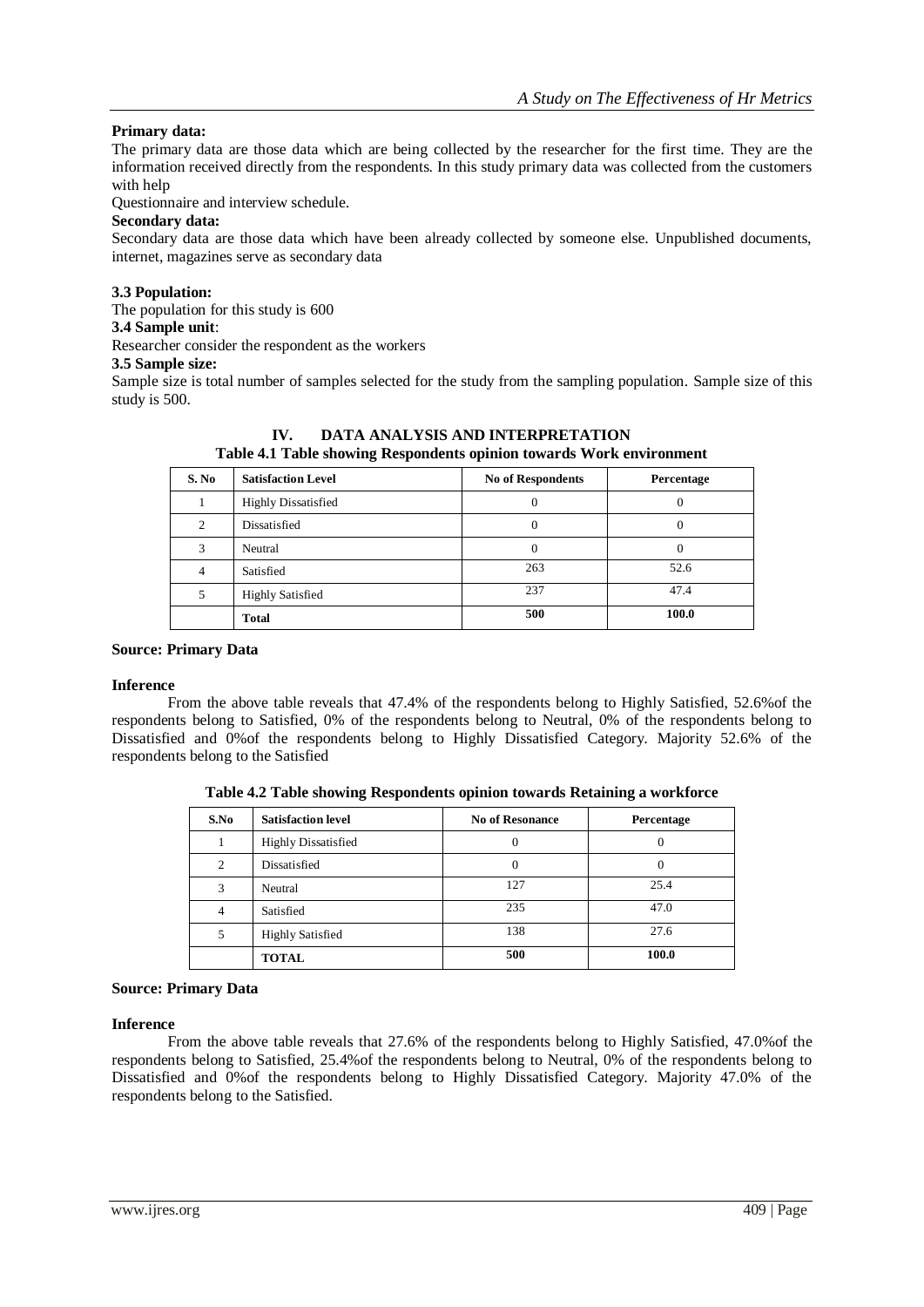| S. No | <b>Satisfaction Level</b>  | <b>No of Response</b> | Percentage |
|-------|----------------------------|-----------------------|------------|
| 1     | <b>Highly Dissatisfied</b> | $\theta$              | U          |
| 2     | Dissatisfied               | 4                     | $\cdot^8$  |
| 3     | Neutral                    | 135                   | 27.0       |
| 4     | Satisfied                  | 221                   | 44.2       |
| 5     | <b>Highly Satisfied</b>    | 140                   | 28.0       |
|       | <b>TOTAL</b>               | 500                   | 100.0      |

**Table 4.3 Table showing Respondents opinion towards Maintaining cost efficiency**

#### **Source: Primary Data Inference**

From the above table reveals that 28.0% of the respondents belong to Highly Satisfied, 44.2%of the respondents belong to Satisfied, 27.0% of the respondents belong to Neutral, .8% of the respondents belong to Dissatisfied and 0%of the respondents belong to Highly Dissatisfied Category. Majority 44.2% of the respondents belong to the Satisfied.

| Table 4.4 Table showing Respondents opinion towards HR Cost |
|-------------------------------------------------------------|
|-------------------------------------------------------------|

| S. No          | <b>Satisfaction level</b>  | <b>No. 0F Resonance</b> | Percentage |
|----------------|----------------------------|-------------------------|------------|
|                | <b>Highly Dissatisfied</b> | 0                       |            |
| $\mathfrak{D}$ | Dissatisfied               | 0                       | 0          |
|                | Neutral                    | 127                     | 25.4       |
| 4              | Satisfied                  | 235                     | 47.0       |
|                | <b>Highly Satisfied</b>    | 138                     | 27.6       |
|                | <b>TOTAL</b>               | 500                     | 100.0      |

## **Source: Primary Data**

## **Inference**

From the above table reveals that 21.0% of the respondents belong to Highly Satisfied, 43.8%of the respondents belong to Satisfied, 35.2%of the respondents belong to Neutral, 0% of the respondents belong to Dissatisfied and 0%of the respondents belong to Highly Dissatisfied Category. Majority 43.8% of the respondents belong to the Satisfied

**Table 4.5 Table showing Respondents opinion towards Efficiency and Effectiveness**

| S. No | Satisfaction Level         | No. of Resonance | Percentage |
|-------|----------------------------|------------------|------------|
|       | <b>Highly Dissatisfied</b> |                  |            |
| 2     | Dissatisfied               | $\theta$         | 0          |
| 3     | Neutral                    | 191              | 38.2       |
| 4     | Satisfied                  | 193              | 38.6       |
| 5     | <b>Highly Satisfied</b>    | 116              | 23.2       |
|       | <b>TOTAL</b>               | 500              | 100.0      |

## **Source: Primary Data**

## **Inference**

From the above table reveals that 23.2% of the respondents belong to Highly Satisfied, 38.6%of the respondents belong to Satisfied, 38.2%of the respondents belong to Neutral, 0% of the respondents belong to Dissatisfied and 0%of the respondents belong to Highly Dissatisfied Category. Majority 38.6% of the respondents belong to the Satisfied.